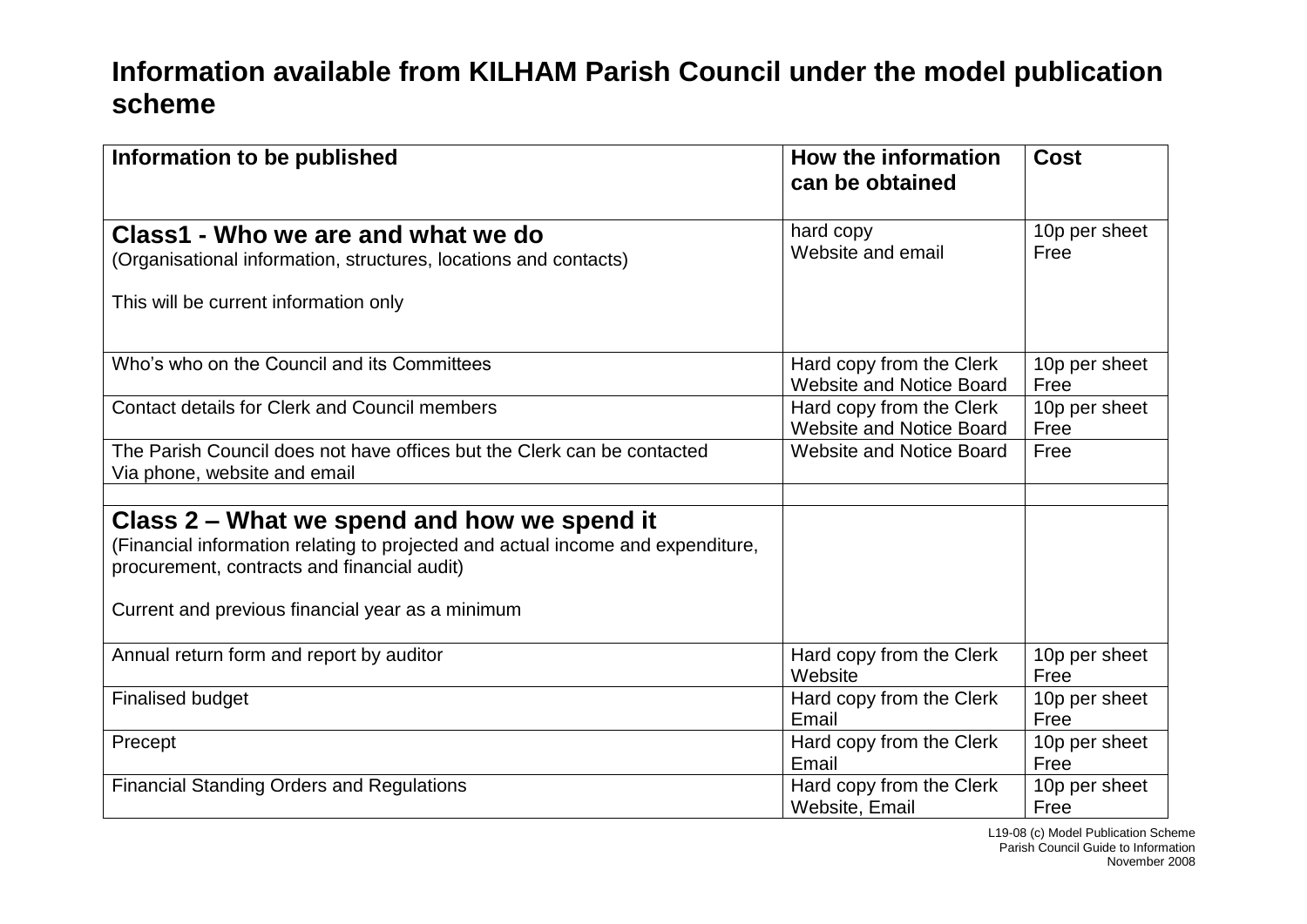| Grants given and received                                                                 | Hard copy from the Clerk<br>Email | 10p per sheet<br>Free |
|-------------------------------------------------------------------------------------------|-----------------------------------|-----------------------|
| List of current contracts awarded and value of contract                                   |                                   |                       |
|                                                                                           | Hard copy from the Clerk          | 10p per sheet         |
|                                                                                           | Email                             | Free                  |
| Members' expenses                                                                         | Hard copy from the Clerk          | 10p per sheet         |
|                                                                                           | Email                             | Free                  |
|                                                                                           |                                   |                       |
| Class 3 – What our priorities are and how we are doing                                    |                                   |                       |
| (Strategies and plans, performance indicators, audits, inspections and reviews)           |                                   |                       |
|                                                                                           |                                   |                       |
| Annual Report to Parish or Community Meeting                                              | Hard copy from the Clerk          | 10p per sheet         |
|                                                                                           | Website                           | Free                  |
|                                                                                           |                                   |                       |
| Class 4 – How we make decisions                                                           |                                   |                       |
| (Decision making processes and records of decisions)                                      |                                   |                       |
| Current and previous council year as a minimum                                            |                                   |                       |
|                                                                                           |                                   |                       |
| Timetable of meetings (Council, any committee/sub-committee meetings and                  | Hard copy from the Clerk          | 10p per sheet         |
| parish meetings)                                                                          | <b>Website and Notice Board</b>   | Free                  |
| Agendas of meetings (as above)                                                            | Hard copy from the Clerk          | 10p per sheet         |
|                                                                                           | <b>Website and Notice Board</b>   | Free                  |
| Minutes of meetings (as above) - nb this will exclude information that is properly        | Hard copy from the Clerk          | 10p per sheet         |
| regarded as private to the meeting.                                                       | <b>Website and Notice Board</b>   | Free                  |
| Reports presented to council meetings - nb this will exclude information that is properly | Hard copy from the Clerk          | 10p per sheet         |
| regarded as private to the meeting.                                                       | Website                           | Free                  |
| Responses to consultation papers                                                          | Hard copy from the Clerk          | 10p per sheet         |
|                                                                                           | Website                           | Free                  |
| Responses to planning applications                                                        | Hard copy from the Clerk          | 10p per sheet         |
|                                                                                           | <b>Email and Website</b>          | Free                  |
|                                                                                           | <b>ERYC</b> website               | Free                  |
| Policies and procedures for the conduct of council business:                              |                                   |                       |
| Procedural standing orders                                                                | Hard copy from the Clerk          | 10p per sheet         |
|                                                                                           | <b>Website and Email</b>          | Free                  |
|                                                                                           |                                   |                       |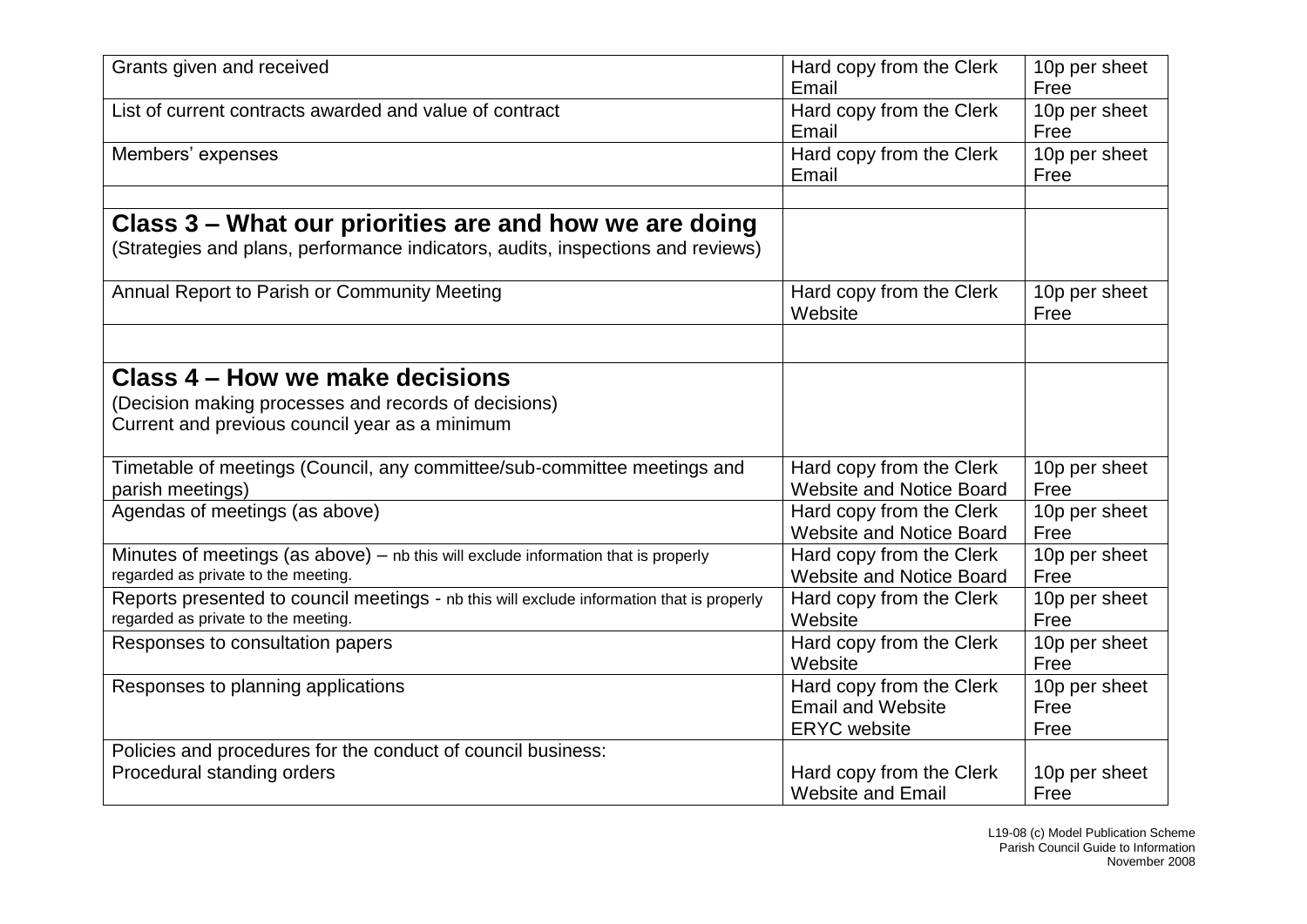| Delegated authority in respect of officers                                                                                                                                         |                                                                           |                                        |
|------------------------------------------------------------------------------------------------------------------------------------------------------------------------------------|---------------------------------------------------------------------------|----------------------------------------|
| Code of Conduct                                                                                                                                                                    | Hard copy from the Clerk<br>Hard copy from the Clerk<br>Website and Email |                                        |
|                                                                                                                                                                                    |                                                                           |                                        |
|                                                                                                                                                                                    |                                                                           |                                        |
|                                                                                                                                                                                    |                                                                           |                                        |
|                                                                                                                                                                                    |                                                                           |                                        |
|                                                                                                                                                                                    |                                                                           |                                        |
|                                                                                                                                                                                    |                                                                           |                                        |
|                                                                                                                                                                                    |                                                                           | 10p per sheet<br>10p per sheet<br>Free |
| Policies and procedures for the provision of services and about the employment<br>of staff:                                                                                        |                                                                           |                                        |
| Policies and procedures for handling requests for information<br>Complaints procedures (including those covering requests for information and<br>operating the publication scheme) | Hard copy from the Clerk<br>Hard copy from the Clerk<br>Website           | 10p per sheet<br>10p per sheet<br>Free |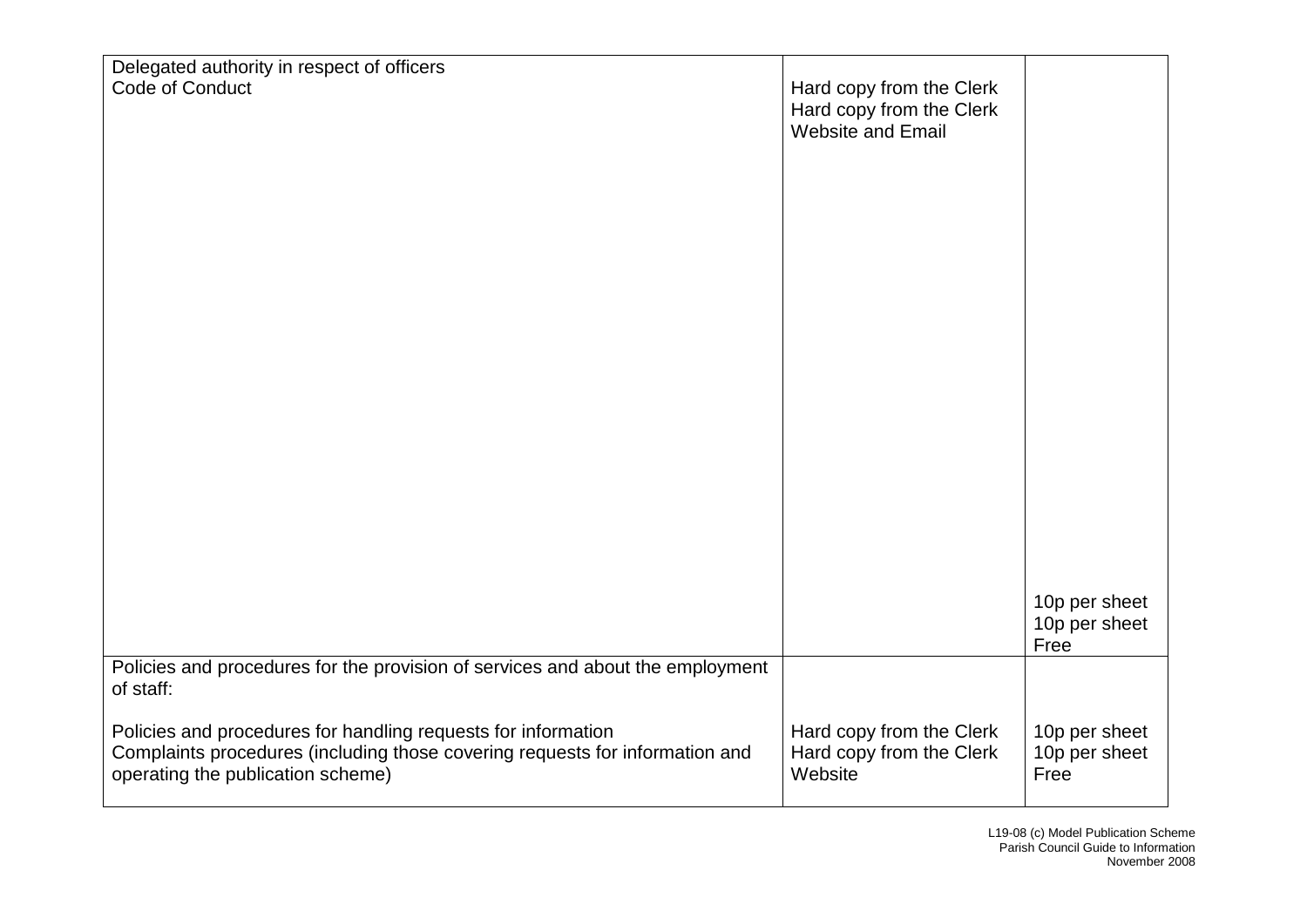| Data protection policies                                                           | Hard copy from the Clerk<br>Email               | 10p per sheet<br>Free |
|------------------------------------------------------------------------------------|-------------------------------------------------|-----------------------|
| Schedule of charges Publication Policy                                             | Hard copy from the Clerk                        | 10p per sheet         |
|                                                                                    | <b>Website and Email</b>                        | Free                  |
|                                                                                    |                                                 |                       |
| <b>Class 6 – Lists and Registers</b>                                               |                                                 |                       |
| Currently maintained lists and registers only                                      |                                                 |                       |
| <b>Assets Register</b>                                                             | Hard copy from the Clerk<br>Website             | 10p per sheet<br>Free |
| Register of members' interests                                                     | Hard copy from the Clerk<br><b>ERYC</b> website | 10p per sheet<br>Free |
|                                                                                    |                                                 |                       |
| Class 7 - The services we offer                                                    |                                                 |                       |
| (Information about the services we offer, including leaflets, guidance and         |                                                 |                       |
| newsletters produced for the public and businesses)                                |                                                 |                       |
|                                                                                    |                                                 |                       |
| Current information only                                                           |                                                 |                       |
|                                                                                    |                                                 |                       |
| Allotments                                                                         | Hard copy from the Clerk                        | 10p per sheet         |
|                                                                                    | Website                                         | Free                  |
| Burial grounds and closed churchyards                                              | Hard copy from the Clerk                        | 10p per sheet         |
|                                                                                    | Website                                         | Free                  |
| Community-centres and village halls                                                | Website                                         | Free                  |
| Playground                                                                         | Hard copy from the Clerk                        | 10p per sheet         |
|                                                                                    | Website                                         | Free                  |
| Seating, litter bins, clocks, memorials and lighting (refer Asset List)            | Hard copy from the Clerk                        | 10p per sheet         |
|                                                                                    | Website                                         | Free                  |
| A summary of services for which the council is entitled to recover a fee, together | Hard copy from the Clerk                        | 10p per sheet         |
| with those fees (e.g. burial fees)                                                 | Website                                         | Free                  |
|                                                                                    |                                                 |                       |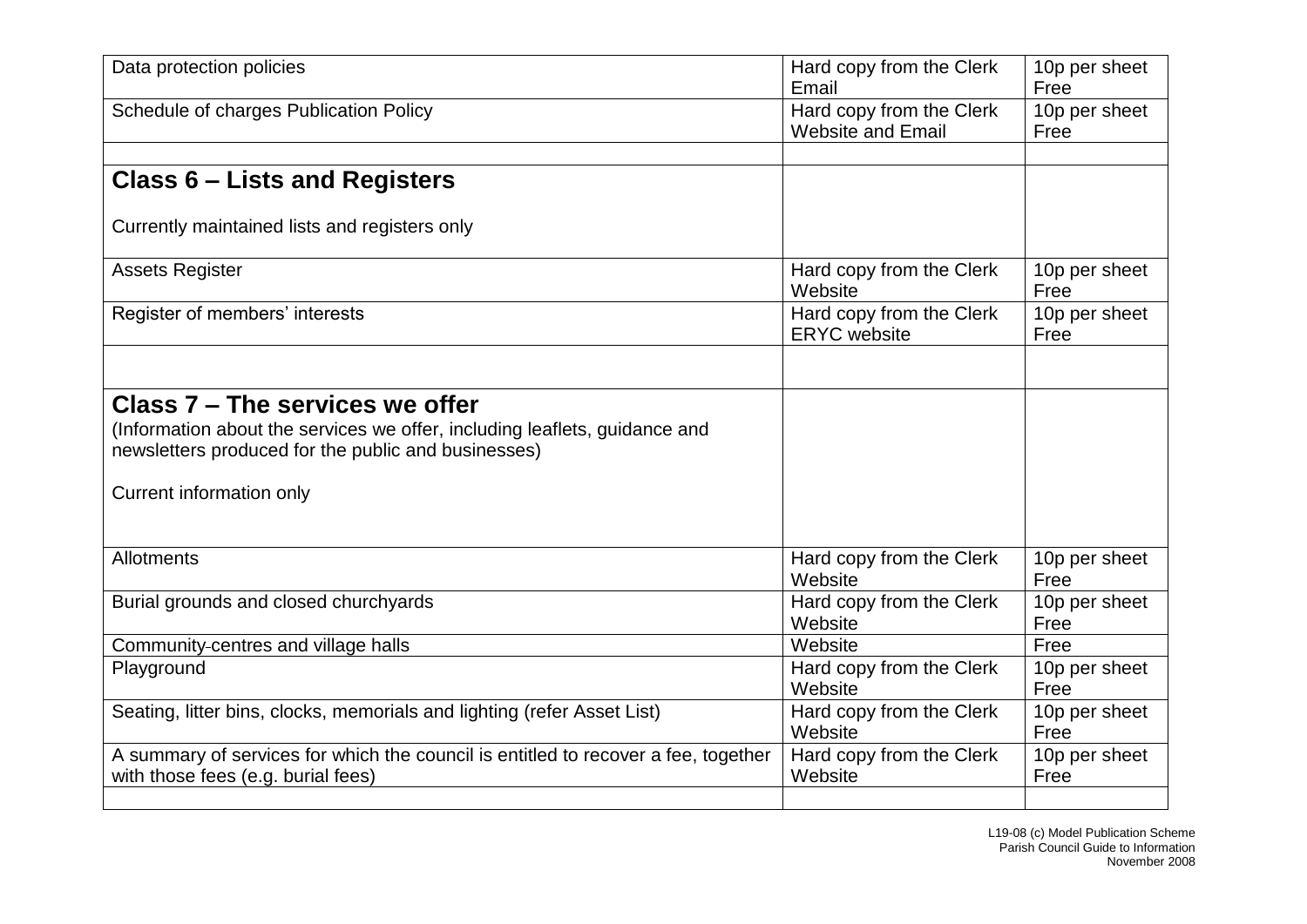| <b>Additional Information</b><br>This will provide Councils with the opportunity to publish information that is not<br>itemised in the lists above |  |
|----------------------------------------------------------------------------------------------------------------------------------------------------|--|
|                                                                                                                                                    |  |

**Contact details: Mrs Claire Boston Clerk to the Council 80 High Street Bempton East Yorkshire YO15 1HP**

| Telephone:            | 07522 856594                  |
|-----------------------|-------------------------------|
| Email:                | kilhamparishcouncil@gmail.com |
| Website:              | www.kilhamparishcouncil.co.uk |
| <b>Accessibility:</b> | By appointment                |

**Notice Board Location: Chapel Lane, Kilham**

## SCHEDULE OF CHARGES

This describes how the charges have been arrived at and should be published as part of the guide.

| <b>TYPE OF CHARGE</b>    | <b>DESCRIPTION</b>     | <b>BASIS OF CHARGE</b>         |
|--------------------------|------------------------|--------------------------------|
| <b>Disbursement cost</b> | Photocopying @ 10p per | Paper, Postage, use of         |
|                          | sheet (black & white)  | printer and Clerks time.       |
|                          | Photocopying @ 20p per | Paper, Postage, use of         |
|                          | sheet (colour)         | printer and Clerks time.       |
|                          | Postage                | Actual cost of Royal Mail      |
|                          |                        | standard 2 <sup>nd</sup> class |
|                          |                        |                                |
| <b>Statutory Fee</b>     |                        | In accordance with the         |